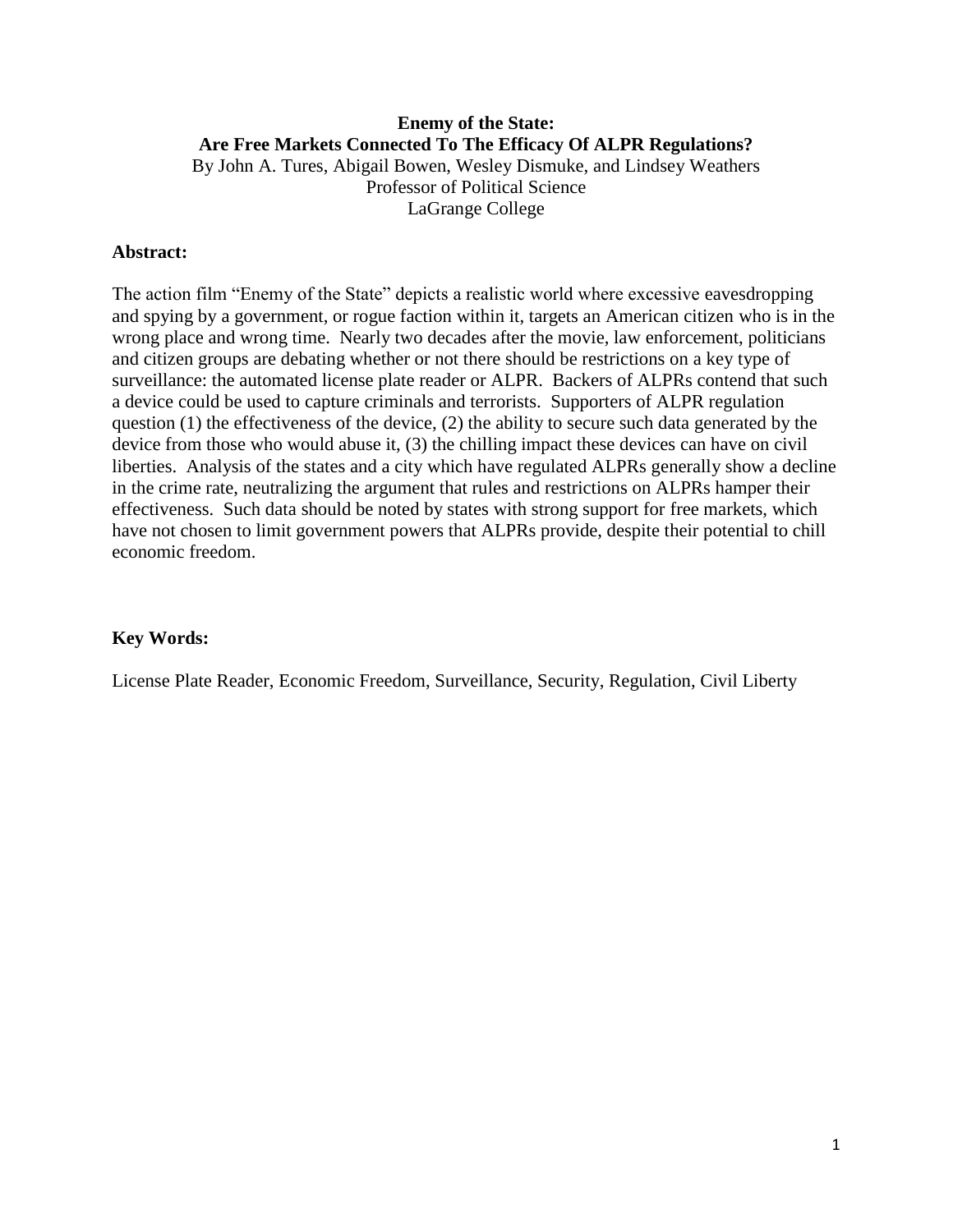### **From The Silver Screen To Real Government Screening**

The movie "The Enemy of State," written by David Marconi and directed by Tony Scott, features a pair of characters played by Will Smith and Gene Hackman, who are pursued by rogue government agents seeking to cover up a political murder. The victim, an elected official, is assassinated for not approving legislation legalizing a powerful surveillance system, claiming it would take away all privacy rights held by Americans. Smith's character, despite having little to do with the case, finds his life turned upside down by these nefarious characters, which seem to be able to spy on every single aspect of his life. Even a phone call made by Smith's character leads a building to be blown up (IMDB 2015).

At the conclusion of the film, media host Larry King, playing himself, asks "How do we draw the line - draw the line between protection of national security, obviously the government's need to obtain intelligence data, and the protection of civil liberties, particularly the sanctity of my home (IMDB 2015)?"

Thomas Reynolds, the villain who is played by Jon Voight, observes "We never dealt with domestic. With us, it was always war. We won the war. Now we're fighting the peace. It's a lot more volatile. Now we've got ten million crackpots out there with sniper scopes, sarin gas and C-4. Ten-year-olds go on the 'net, downloading encryption we can barely break, not to mention instructions on how to make a low-yield nuclear device. Privacy's been dead for years because we can't risk it. The only privacy that's left is the inside of your head. Maybe that's enough. You think we're the enemy of democracy, you and I? I think we're democracy's last hope (IMDB 2015)."

Three years after the film was made, 9/11 occurred. Concerned for their safety, Americans have increasingly agreed with Reynolds' position, approving greater powers to law enforcement. These include enabling government cameras with automated license plate readers (ALPRs) to track cars, which could be stolen or used otherwise to commit crimes. While certainly a powerful tool in the arsenal of law enforcement, concerns have been raised because most of the monitored cars are driven by people who aren't committing crimes at all, or never have been. And such information can be used in other ways, either by dishonest bureaucrats, or hackers who can easily penetrate government security. These concerns are often voiced by civil libertarians, who see the encroachment of government power as a threat to private individuals and perhaps one's economic livelihood, as Will Smith's character experienced in the film.

Such concerns have led several states to regulate the data compiled by these ALPRs. But are there any common characteristics among these states? We provide research on these states, to see if there is a connection to a wide range of political and economic factors, including economic freedom.

One might get the impression that this focus on government actions and individual rights is outside the realm of economics. But this paper will show that free markets are linked to civil liberties worldwide. And they will be analyzed to determine what role they play in ALPR policy. This also includes studies to determine whether states that choose to curtail this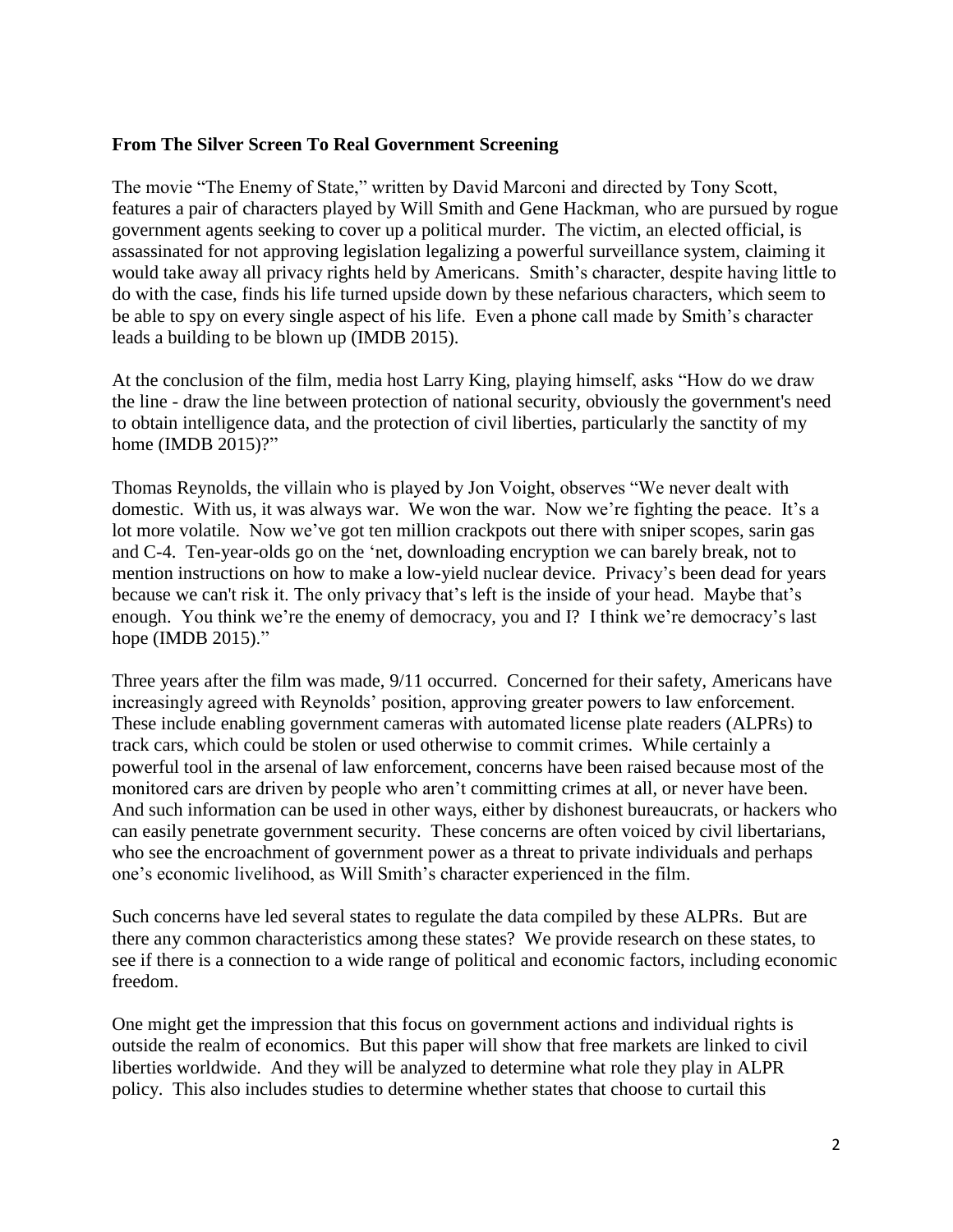particular government surveillance power are linked to the presence or absence of economic freedom, or political parties which claim to support free markets.

Additionally, we study the efficacy of regulating ALPRs. Some oppose regulations as an infringement on the powers of police to execute the law. We look at states (and one city) that regulated such surveillance of license plates, dumping data on the vast number of non-criminals in the system, to see if such laws hamper the ability of cops to catch car thieves.

# **Do ALPRs "Deliver?"**

Using cameras for surveillance of cars is nothing new, as pictures were snapped of those vehicles running red lights as early as the 1960s. But the technology was honed by those wishing to sort mail by addresses. An Italian defense contractor adapted the technology for police cars to read license plates, and its American subsidiary (Elsag North America) worked it into the realm of law enforcement (Angwin and Valentino-Devries 2012).

It's not the first time a country used the technology in its law enforcement efforts. Great Britain years earlier, developed a version to combat the Irish Republican Army (IRA) in the 1990s (Aegerter 2013). These were called Automated Number Plate Reader (ANPR) and were used to solve a number of high-profile murder cases, including that of a British policewoman during a case of armed robbery. But the technology is relatively similar.

According to Li (2014, 1), "LPRs consist of high-powered video cameras that capture images of license plates and the software to read those images." With such an LPR system, hundreds of cameras snap thousands of photos of car license plates a minute. Computers then scan the data and look for matches with auto thefts and crime records tied to the licenses, identifying any connections (Weise and Toppo 2013).

A report of a license plate number can pinpoint a location, and can stop a car thief, foil a kidnapping, or even thwart a terrorist, like the Washington DC snipers from 2002 (*Information Management* 2012), though such technology was not purchased by the region for another two years (Klein and White 2011). Just in a single Sacramento shopping mall, cops claimed to have retrieved 51 stolen cars in a little over two years, thanks to photos of 3 million license plates over that period of time (Weise and Toppo 2013), though critics might note that the number of stolen cars represents 0.0017% of all license photos taken by such cameras.

Such LPRs have been a boon to law enforcement agencies, which now have greater powers to track down criminals. New LPR technology for four cars enabled Gwinnett County, Georgia police to make 50 arrests in a single month (Kavanaugh 2011), including several wanted by the police, which could not have been made without the technology. And a study of Mesa, Arizona found that LPRs had success in hot spot crackdowns for several offenses (Koper, Taylor and Woods 2013). Law enforcement also contends that the technology, used around the crime scene, can be instrumental in identifying suspects or witnesses to interview (Healey, Toppo, and Meier 2013). And some towns like the San Francisco suburb of Tiburon, California boast that they've nearly eliminated car stealing (Weise and Toppo 2013).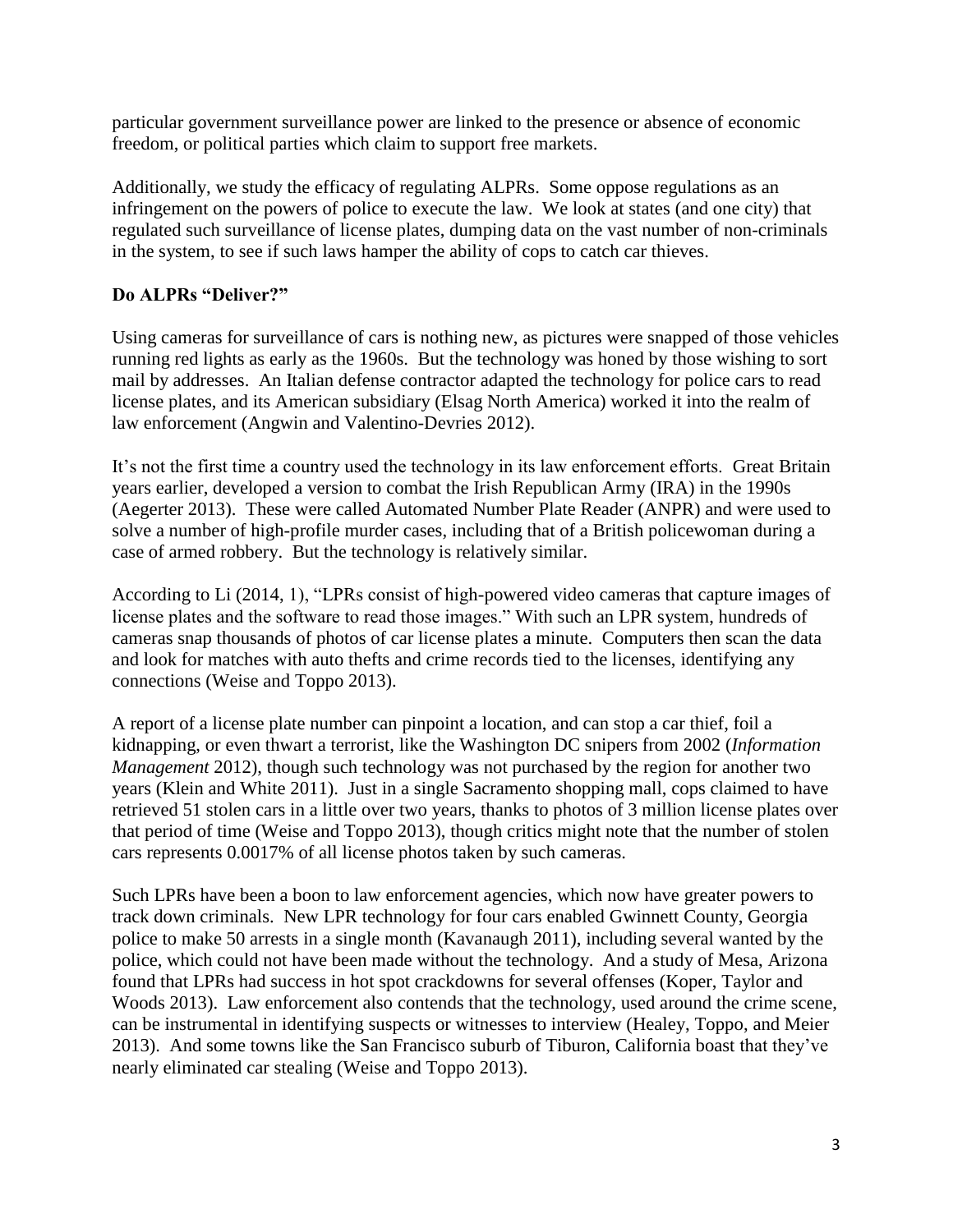It's no wonder that a RAND Corporation study found that more than 70 percent of all police departments use license plate readers (Li 2014). Research by the non-profit group Police Executive Research Forum found a similar percentage in their research on ALPR usage (Healey, Toppo, and Meier 2013). In addition, at least 85 percent of all police departments plan to purchase or expand the use of these ALPRs, in that study by the Police Executive Research Forum (Weise and Toppo 2013). Given these success stories supported by rigorous analysis, who could be opposed to such technology?

But Lum et.al. (2010) found is that there are some problems with ALPRs. They discovered that many law enforcement departments rushed to purchase these, despite scant evidence of their effectiveness. "We also discovered this rapid adoption is occurring in a low-information environment; the evidence-base for the effectiveness and effects of LPR is weak. Indeed, only one other rigorous evaluation, conducted by colleagues at the Police Executive Research Forum (PERF) has ever been conducted on LPR technology, and very few agencies have engaged in any type of assessment of this technology. Further, we discovered a relative dearth of empirical information about the realities of community concerns with LPR," the authors write (Lum et.al. 2010, vii).

Moreover, their own study paints a very different picture of the technology's prowess. "Our randomized controlled experiment mirrored the findings from the PERF experiments in that the use of LPR in auto theft hot spots does not appear to result in a reduction of crime generally or auto theft specifically, during the period of time measured," the authors conclude (Lum et.al. 2010, vii).

# **Spying On Suspects And Innocents**

There is also the concern that America, in its zeal to stop crime and possibly terrorism, might become more like the USA in the world of the "Enemy of State" film. As Pyle notes, Americans demand a perfect law enforcement system, catching terrorists (and criminals) before they can ever commit their acts. "What we are likely to get instead is bureaucratic bloat with numerous agencies competing with each other, drowning each other in more information than they can possibly digest," he writes (Pyle 2003). Indeed, Cole and Dempsey (2002) note how thanks to anti-terror legislation form 1996 and 2001, it is now easier for government agencies to conduct surveillance in America, sometimes not even following the relaxed rules that were passed.

A two-year study of what the police collected in Riverside County in California alone revealed roughly six million license plate scans for two million different cars (Angwin and Valentino-DeVries 2012). And local law enforcement isn't alone. The Justice Department has been scanning and saving all kinds of data on licenses from LPRs, building a massive database with the information (Barrett 2015a).

And while there are issues about the cops putting a GPS surveillance device on a car, there's less of an expectation of privacy when a vehicle is driven on public roads, according to Klein and White (2011), making the LPR a popular tool with police.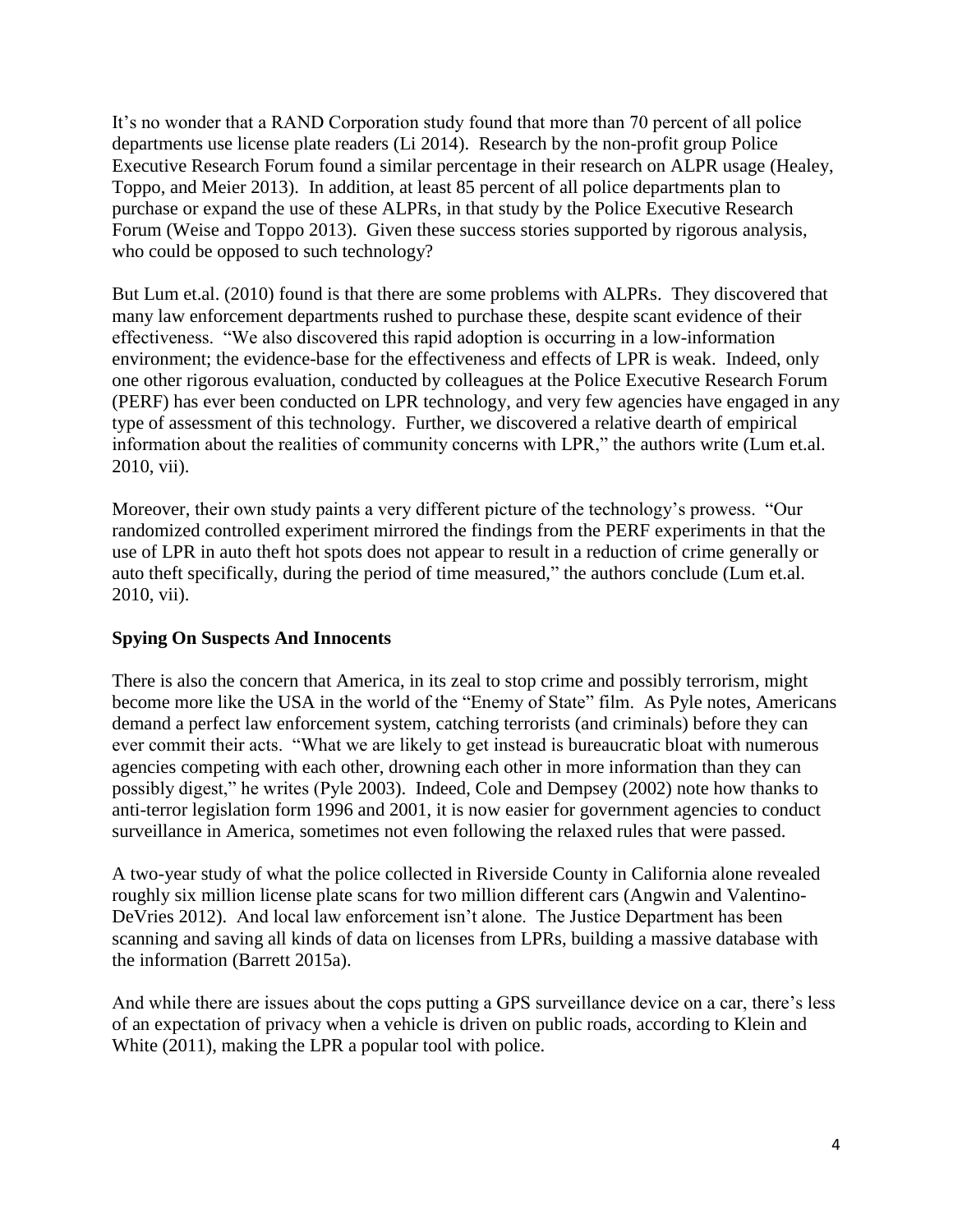There's the old adage "if you aren't guilty of something, you have nothing to worry about" when it comes to enhanced law enforcement powers. But there are all kinds of ways that a person innocent of a crime could be compromised should such data be discovered. This includes the person who drives to a substance abuse clinic. Such data could involve tracking individuals headed to a legitimate political protest, leading to enhanced abilities of the state to squash dissent, should those powers be abused. As Barrett (2015b) discovered in his research, a government agency actually considered spying on cars at gun shows.

A report by the American Civil Liberties Union (ACLU) concluded that 99 percent of entries gathered from U.S. law enforcement are innocent people (Aegerter 2013, Healey, Toppo and Meier 2013). Perhaps that's why the ACLU and the Electronic Frontier Foundation (EFF) filed suit in Los Angeles County's Superior Court, to determine how LPR data is being used. Brian Hauss, an ALCU attorney, noted that the 2012 Supreme Court case *U.S. v. Jones* found that the decision by a law enforcement agency to stick a Global Positioning System (GPS) on a car to track its movement was in violation of the Constitution's Fourth Amendment. "The Supreme Court held that you have a reasonable expectation of privacy in your movements over a period of time," Hauss noted (Li 2014, 1).

Even police seem uncertain of what to do with all of the data grabbed, not just where to store it, but for how long. Just in the nation's capital, government agencies could hold years of information. And such scanners, costing tens of thousands of dollars, coupled with data storage, aren't cheap. Moreover, there would need to be additional security to reduce the chances that a hacker could access that information.

According to *The Washington Post*, there were more than 250 cameras in the District of Columbia, capturing 1,800 vehicle images a minute (*Information Management* 2012). Currently, the District stores such data for at least three years, though surrounding locales hold onto such information for a slightly shorter time frame (*Information Management* 2012). In fact, the ACLU argues that in an overwhelming majority of states, there are no limits on how long such data can be stored (Weise and Toppo 2013).

And law enforcement isn't the only group benefitting from such technology. Private companies, either providing non-government law enforcement like repo men, private investigators or even those employed to track data are using LPR information. In fact, companies Vigilant Solutions and Digital Recognition Network (DRN) admit to selling this data to such private entities, as well as make it available to groups like the National Center for Missing & Exploited Children (Li 2014).

DRN has engaged in a campaign of pushing back against critics' claims about LPRs. The company, for example, points out that the ACLU itself has publicly fought for the right for pictures to be taken in public (Li 2014). And Vigilant Solutions' attorney contends that the whole idea behind license plates is to identify, not conceal (Li 2014). Police contend that there can't be an expectation of privacy on public streets (Healey, Toppo and Meier 2013).

"It is big brother, and the question is, is it the big brother we want, or the one we don't want" says George Washington law professor Olin Kerr (Klein and White 2011).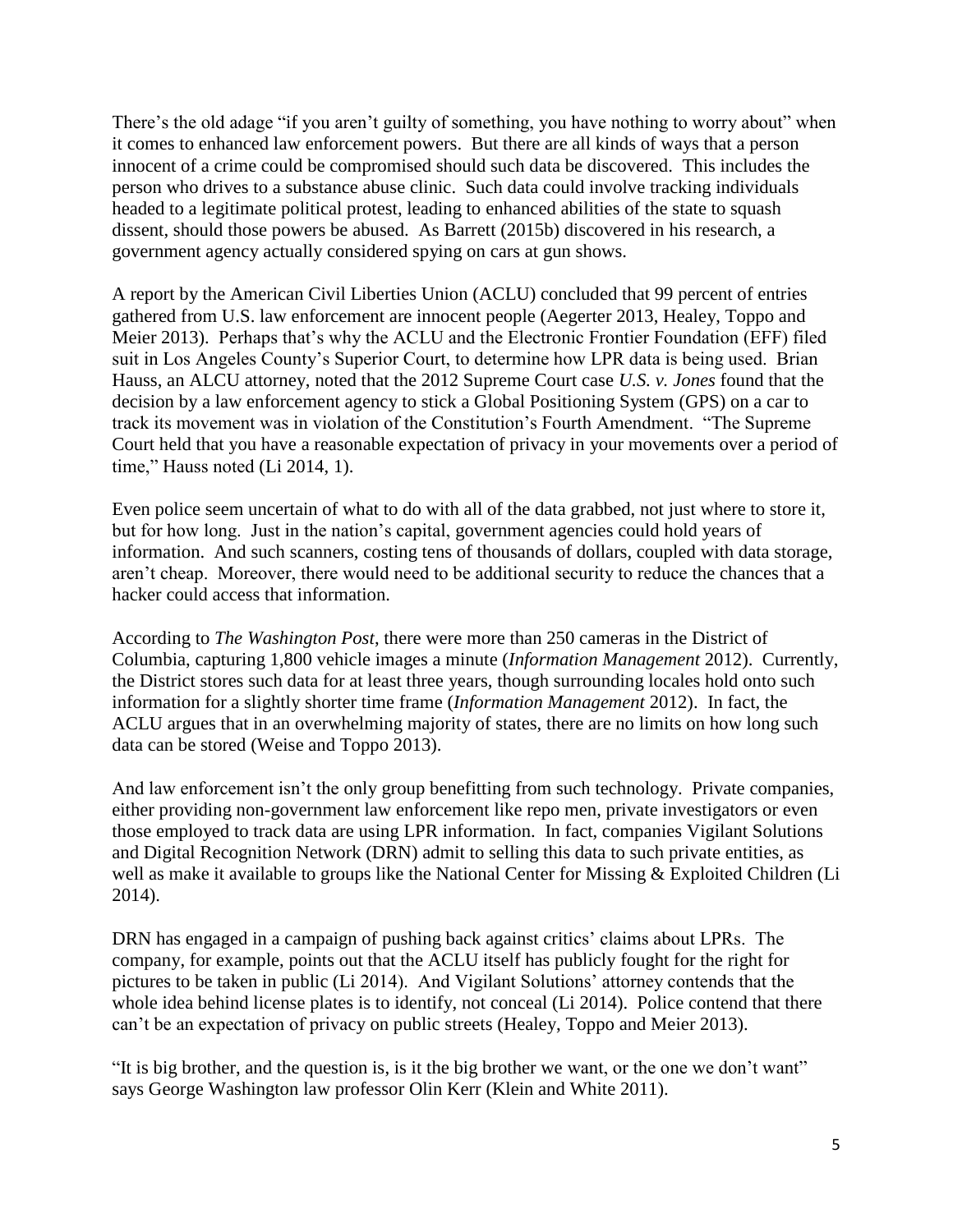And voters are expressing greater concerns about such surveillance. "In a new HuffPost/YouGov poll, 40 percent said they'd prefer a presidential candidate who wants to place more limits on government surveillance, while just 16 percent said they'd rather have a candidate who didn't support such limits," writes Edwards-Levy (2015). "The remaining 43 percent were undecided, or said it didn't matter." She goes on to note that Democrats have a greater preference for an "anti-surveillance candidate" than Republicans.

But there may be a solution. Ten states passed laws since 2007 that state explicitly that LPR data collection only be used for law enforcement purposes. Another two states have directives from the Attorney General with similar limits on the use of LPRs only for law enforcement agencies (Greenberg 2015). An additional 11 states are considering similar legislation that restricts the use of LPRs only for law enforcement. Georgia's, in particular, calls for the tracking data must be purged after 90 days, unless one is suspected of a crime (Pezold et.al. 2015).

It is hoped by these states and their lawmakers that they can have the best of both worlds, with more power to law enforcement, limited only to criminal cases. But unless the private sector element of LPR technology is considered, similar problems with privacy are likely to persist.

# **The Role of Free Markets in the ALPR Debate**

To this point, the discussion has focused on civil liberties, and had little to say about free markets directly. But theorists have argued that there is a connection between the two. In the book *The Road To Serfdom*, Friedrich A. Hayek (1944) contends that a loss of economic freedom occurs alongside a loss of personal freedom. Milton Friedman (1962) also claims that economic freedom and personal freedom are intertwined.

Not all agree with such an optimistic connection about the two freedoms. Bilson (1982, 95) writes that some supporters of a stronger role for the government in the economy claim that "the right to govern may be a capital good which is protected by through repression." In other words, limits on civil liberties and political rights are needed to protect the capitalist system. Repression is just part of the cost of doing business, according to this viewpoint, even if it seems contradictory that political freedom must be curtailed to support economic freedom.

Yet in evaluations of the relationship between free markets and personal freedom, the findings have shown a connection between the variables. Bilson's (1982) analysis looks at Gastil's measure of political freedom, based on civil liberties and political freedom, employed by Freedom House. His research also involves looking at broader models of economic freedom and a country's party system, where monopolies of the state for both are contrary to liberty (Bilson 1982). Despite relatively mixed results when looking at the relationship between a number of political and economic variables, his findings show that when civil liberties decline, so too does capitalism in a country (Bilson 1982, 101).

More recent analyses show the bonds of economic freedom and civil liberties to be stronger. Dawson's (1998) study of the subject using panel data analysis reveals "The evidence suggests that economic freedom works through both a direct effect on total factor productivity and an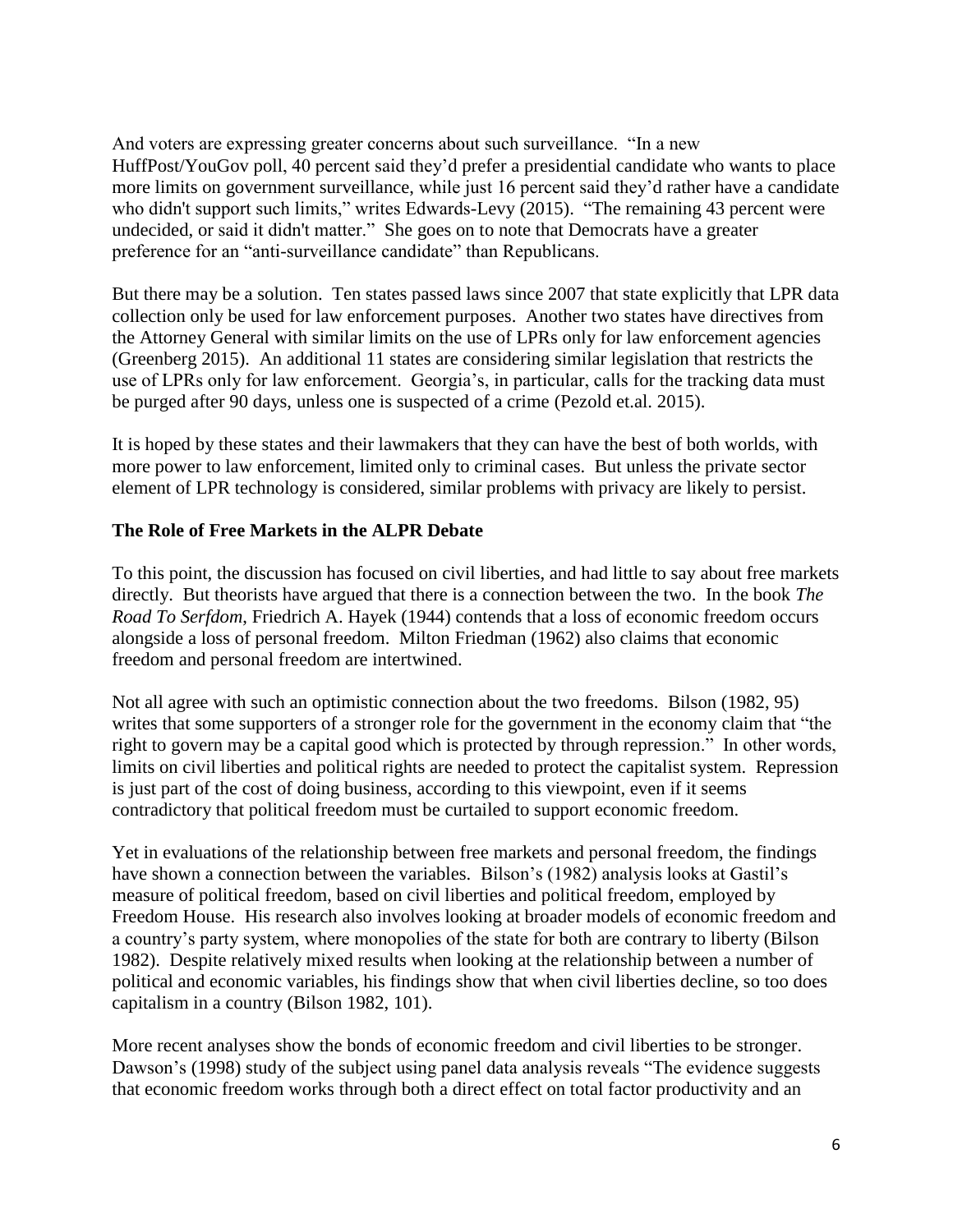indirect effect upon investment….the evidence also suggests that economic freedom and civil liberties influence growth through an effect on human capital investment….The evidence supports Friedman's conjecture that a change in one type of freedom initiates a change in the other, even after controlling for the effects of economic performance on institutional change (Dawson 1998, 617)."

Similarly, Tures (2006) finds support for the Friedman hypothesis for a variety of political freedom measures, ranging from civil liberties and political rights (Freedom House) and the dispersion of power in political institutions (Polity data) to measures of open and competitive elections (Vanhanen's Polyarchy measure).

Shields (2007) further supports the findings connecting civil liberties with economic freedom, using other data measures and controls. She adds "More specifically, civil liberties in a country are more strongly correlated with free market indicators than political rights. This could be because civil liberties include the rights of individuals to form private businesses without the undue influence of government. Civil liberties also include things such as freedom of employment, freedom to choose your vocation, right to form civic and business organizations…Political rights deal with the ability of individuals to elect and endow their officials with power. Thus, civil liberties more directly deal with the right of people to conduct transactions freely in the marketplace (Shields 2007, 183)."

Nor is her research divorced from our subject of government surveillance. She criticizes America's decline in its economic freedom ranking published by the Cato Institute, attributing at least part of the drop to an increase in government surveillance powers over the population (due to government size as well). She cites examples like the USA Patriot Act as a possible culprit, noting Russell Hardin's contention that "it seems likely that the rate of invention of new techniques for surveillance will far outrun the rate for new technologies for controlling the use of surveillance (Hardin 2004, 94)." And that's a potential threat for market forces.

# **Analysis Of ALPRs**

# **Studies Of Which States Regulate ALPRs**

Our initial analysis (Bowen et.al. 2015) examined whether or not there is a connection between states that regulate ALPRs and the state's level of economic freedom. We did find that while states with more economic freedom were more likely than expected to put restrictions on ALPRs, the results were not statistically significant at the .05 level.

|                             | Dependent Variable (Y) ALPR Limitations |         |        |              |
|-----------------------------|-----------------------------------------|---------|--------|--------------|
| Independent Variable<br>(X, |                                         | $Yes=1$ | $No=0$ | Row<br>Total |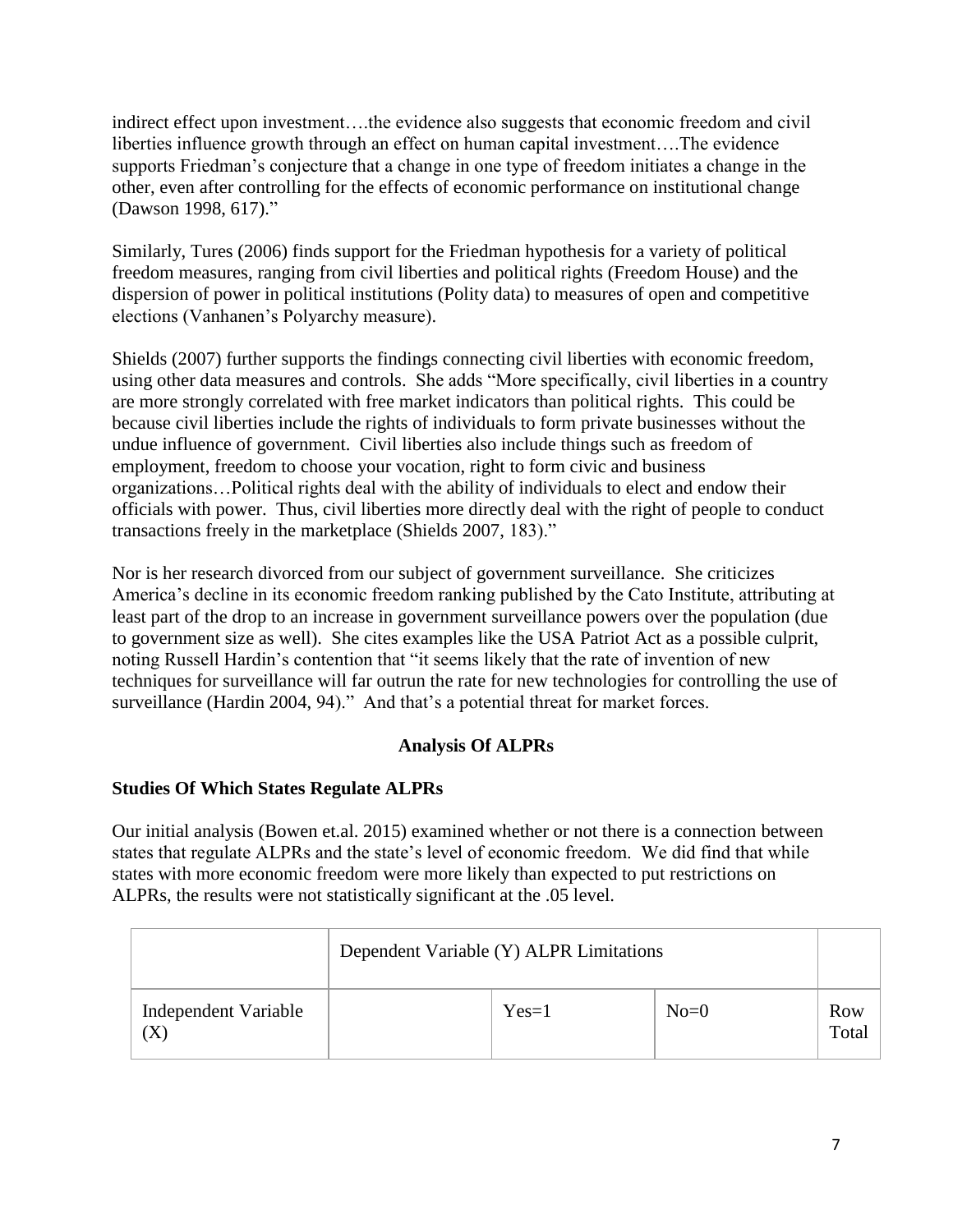| <b>Economic Freedom</b>      | Category 1:<br>More Economic<br>Freedom | 6                                              | 14       | 20 |
|------------------------------|-----------------------------------------|------------------------------------------------|----------|----|
|                              |                                         | 4.705882                                       | 15.29412 |    |
|                              | Category 0:<br>Less Economic<br>Freedom | 6                                              | 25       | 31 |
|                              |                                         | 7.294118                                       | 23.70588 |    |
|                              | Column Total                            | 12                                             | 39       | 51 |
| Pearson Chi-Square Statistic |                                         | 0.765633                                       | 3.841    |    |
|                              |                                         | Not Statistically Significant at the .05 Level |          |    |

We also looked at several additional variables and whether or not they are linked to states that regulate ALPRs. States with budget concerns, high levels of political corruption, and strong crime levels were not more likely to put restrictions on ALPRs (Bowen et. al. 2015). Nor did political variables that we analyzed play a role. A state that regulates ALPRs is not more likely to be Republican or Democrat in its presidential votes, governors, or control of state legislatures (Bowen et. al. 2015).

Such findings involving these political and economic variables hold not only for states that passed laws that curb the use and data storage from ALPRs, but those states proposing to do so (Bowen et.al. 2015).

# **Efficacy Of ALPR Regulation: Car Thefts**

However, in this analysis, we are looking not at which states regulate ALPRs, but how effective those regulations have been. In particular, we are looking at the theory of whether or not restrictions on law enforcement data collection increase crime or not. Our independent variable for the theory is whether or not police or other law enforcement agencies are limited somewhat by the government from collecting data, and our dependent variable, or variable to be explained in the theoretical model, is whether or not crime increases.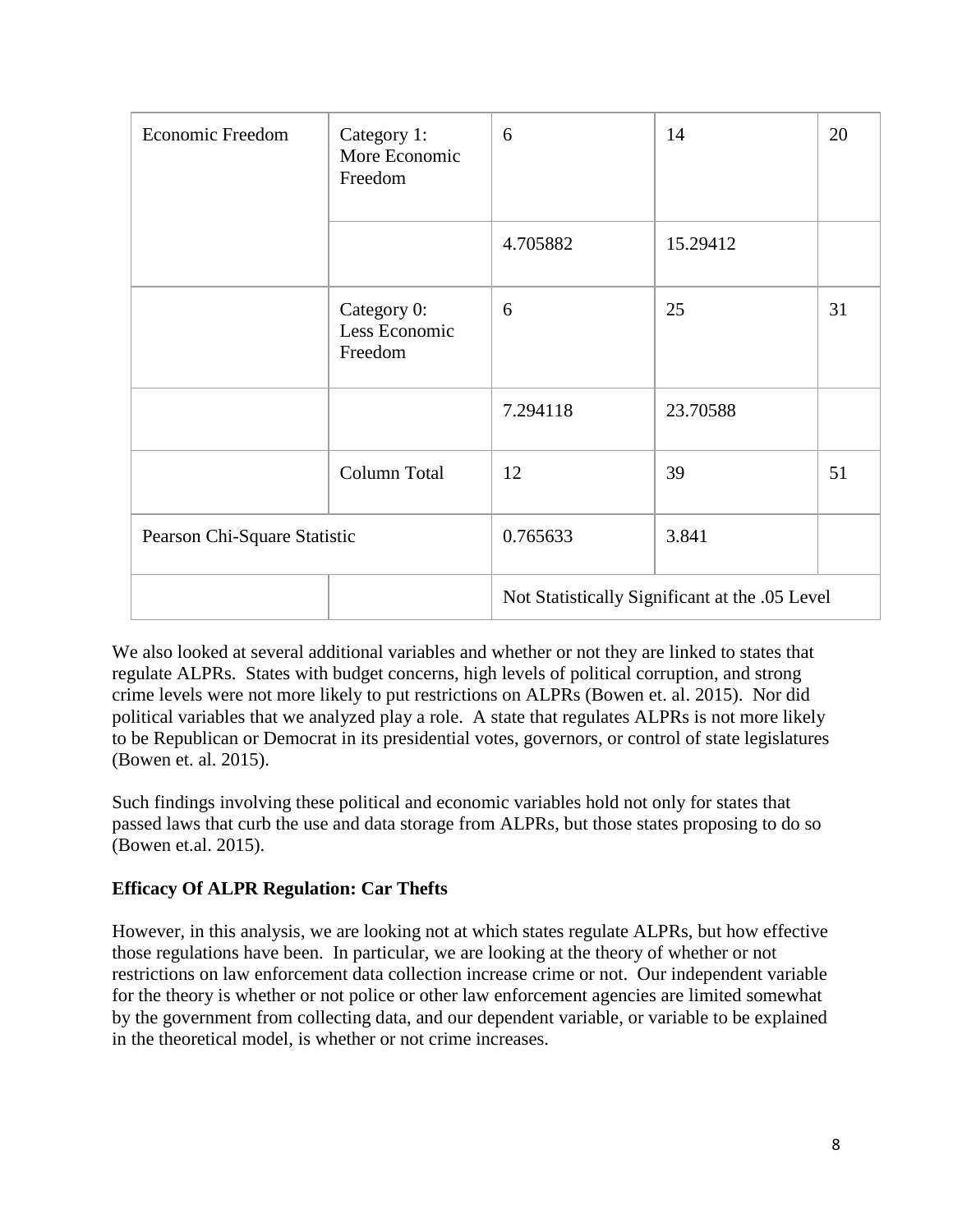The independent variable for the hypothesis is whether or not a state has restricted the use of ALPRs and the dependent variable is the motor vehicle theft rate, since ALPR supporters typically link their success stories to stopping the stealing of cars.

In our measure, we look at states and the timing of the restriction, as gathered by *Government Tech* magazine (Knell 2015). Our dependent variable is made available by the FBI's data on motor vehicle theft.

Our results focus on several states (Arkansas, California, Maine, New Hampshire, New Jersey, Utah, Vermont and Virginia) that passed laws restriction the data storage of ALPR information, as they have at least four years of data to see (before and after regulation). Other states with at least a year of ALPR regulation (Colorado, Florida, Maryland and Tennessee) are also analyzed, though not in graphic form, because they have had their restriction in place for such a short period of time in our dataset. An additional study looks at a large municipality for evidence of a connection.

The seven states with ALPR regulations for at least two years before the end of this state all experienced declines in their stolen car data. Of the states with the shortest time for regulating ALPRs, half saw the numbers decline after ALPR regulations were passed, but the others experienced a short-term increase. As with states having passed the regulation longer ago, the theft increase was only temporary. In all cases of theft increases, these were only temporary and these states reduced their stolen car rate after a short adjustment.

Four states only had the ALPR restrictions the year before our data project was completed. All we could do was list whether these states increased their motor vehicle theft rate. Two of these states (Colorado and Maryland) saw declines, while the others (Florida and Tennessee) experienced increases. If these latter two states follow the trend set by others, they can expect their theft rate to also decline.



**Tables**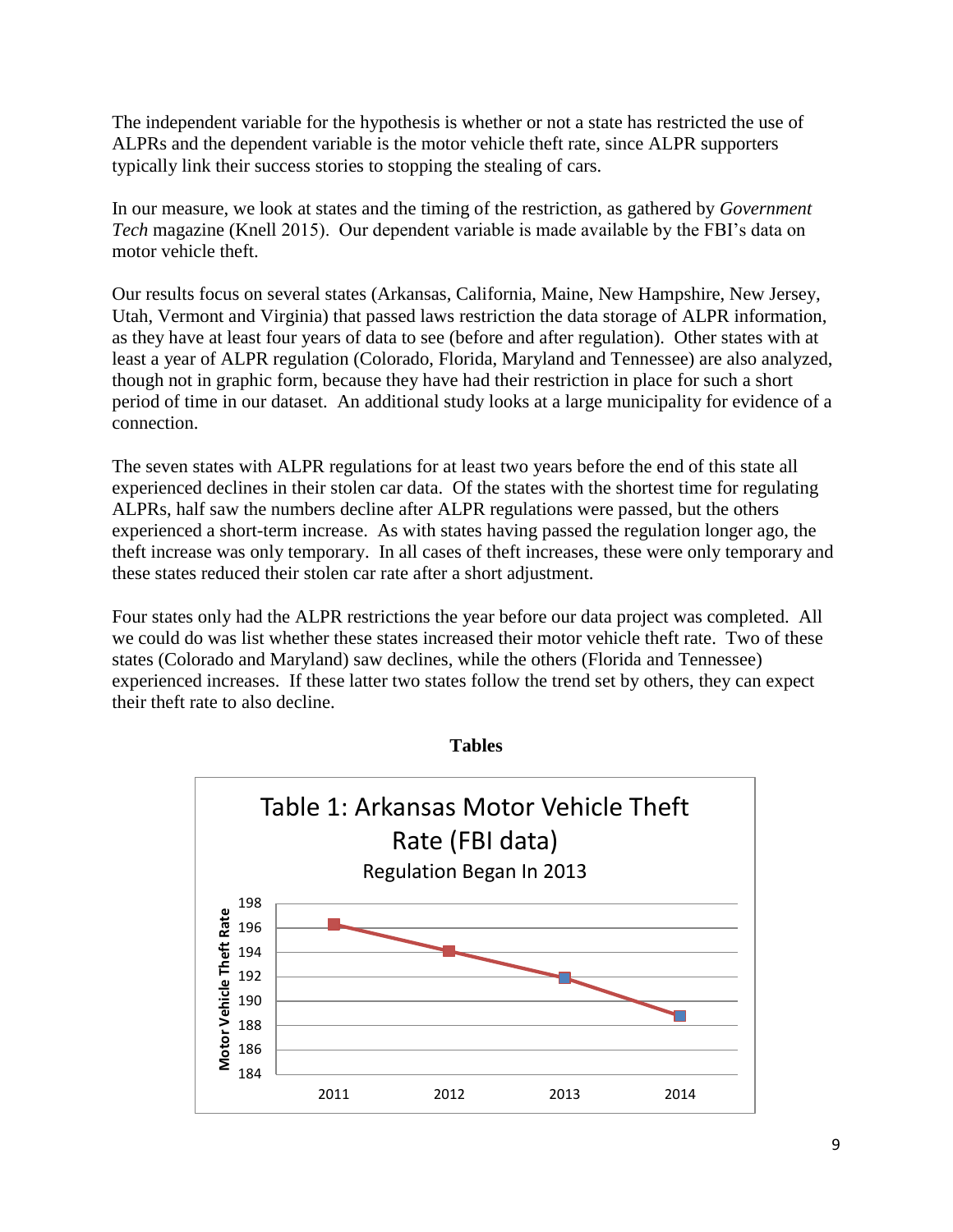

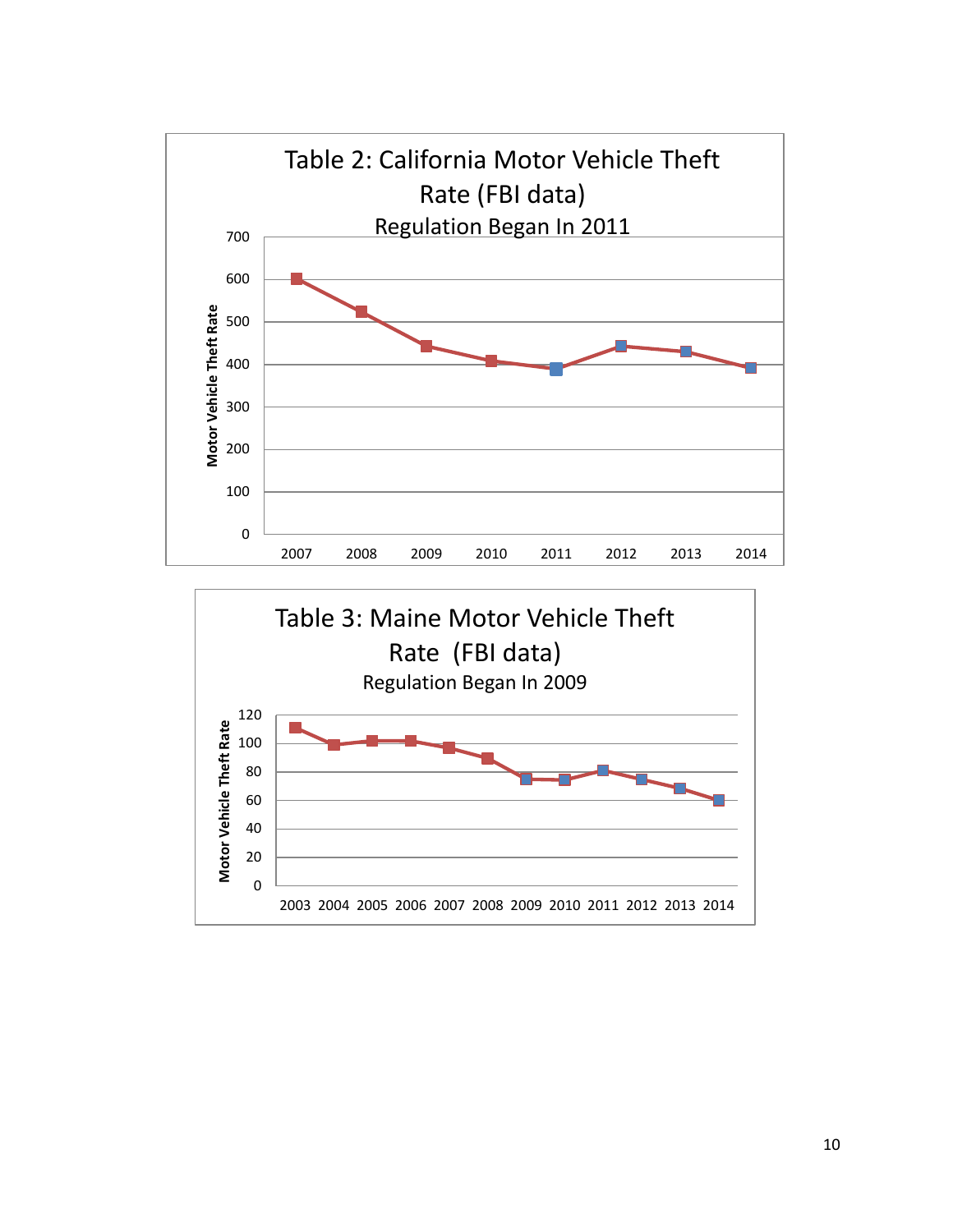

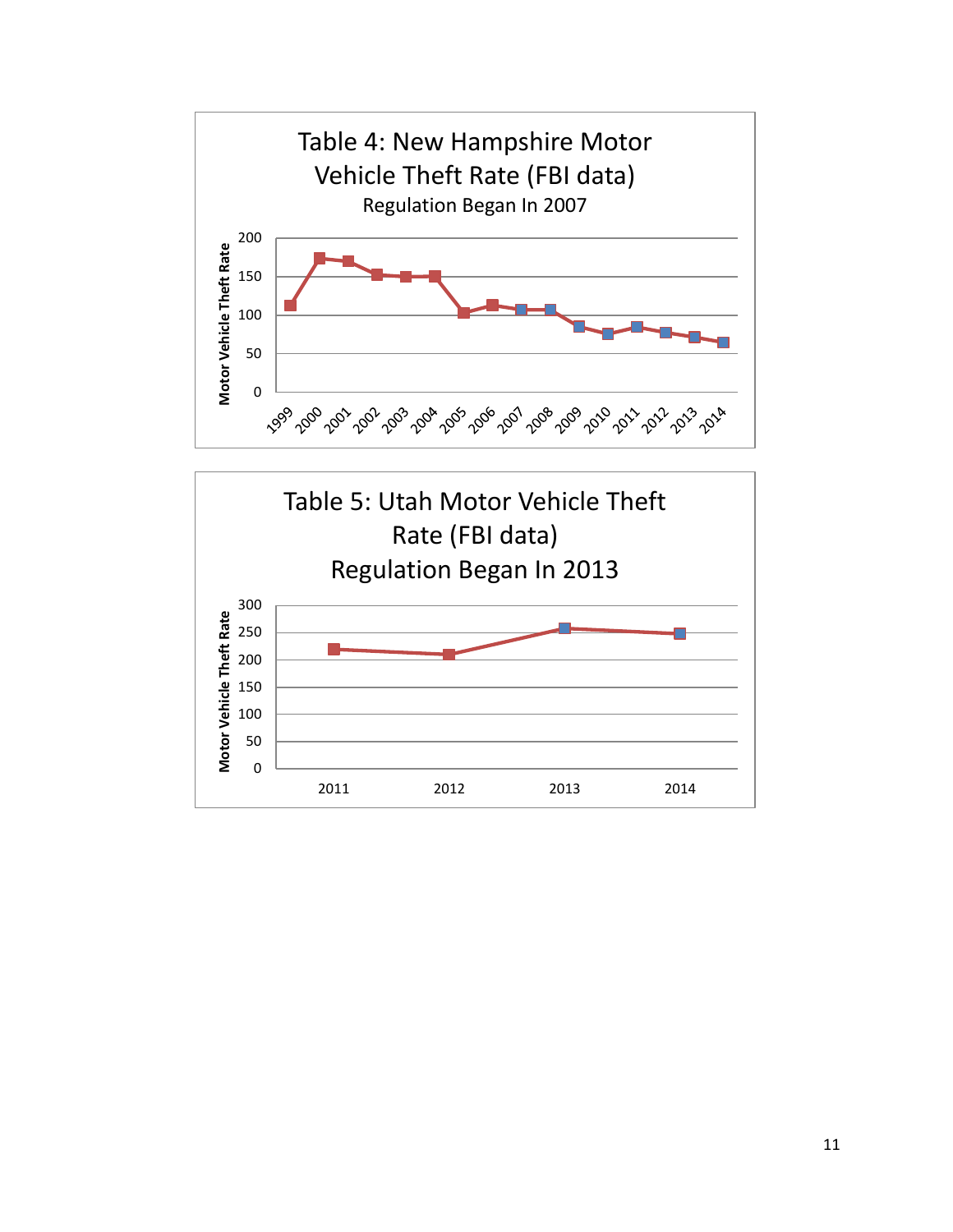



| <b>TABLE 8:</b>     |             |                                 |  |  |
|---------------------|-------------|---------------------------------|--|--|
| <b>OTHER STATES</b> | <b>YEAR</b> | <b>MOTOR VEHICLE THEFT RATE</b> |  |  |
| Colorado            | 2013        | 261.3                           |  |  |
| Colorado            | 2014        | 237.6                           |  |  |
|                     |             |                                 |  |  |
| Florida             | 2013        | 178.1                           |  |  |
| Florida             | 2014        | 214                             |  |  |
|                     |             |                                 |  |  |
| Maryland            | 2013        | 225.9                           |  |  |
| Maryland            | 2014        | 219.2                           |  |  |
|                     |             |                                 |  |  |
| Tennessee           | 2013        | 183.2                           |  |  |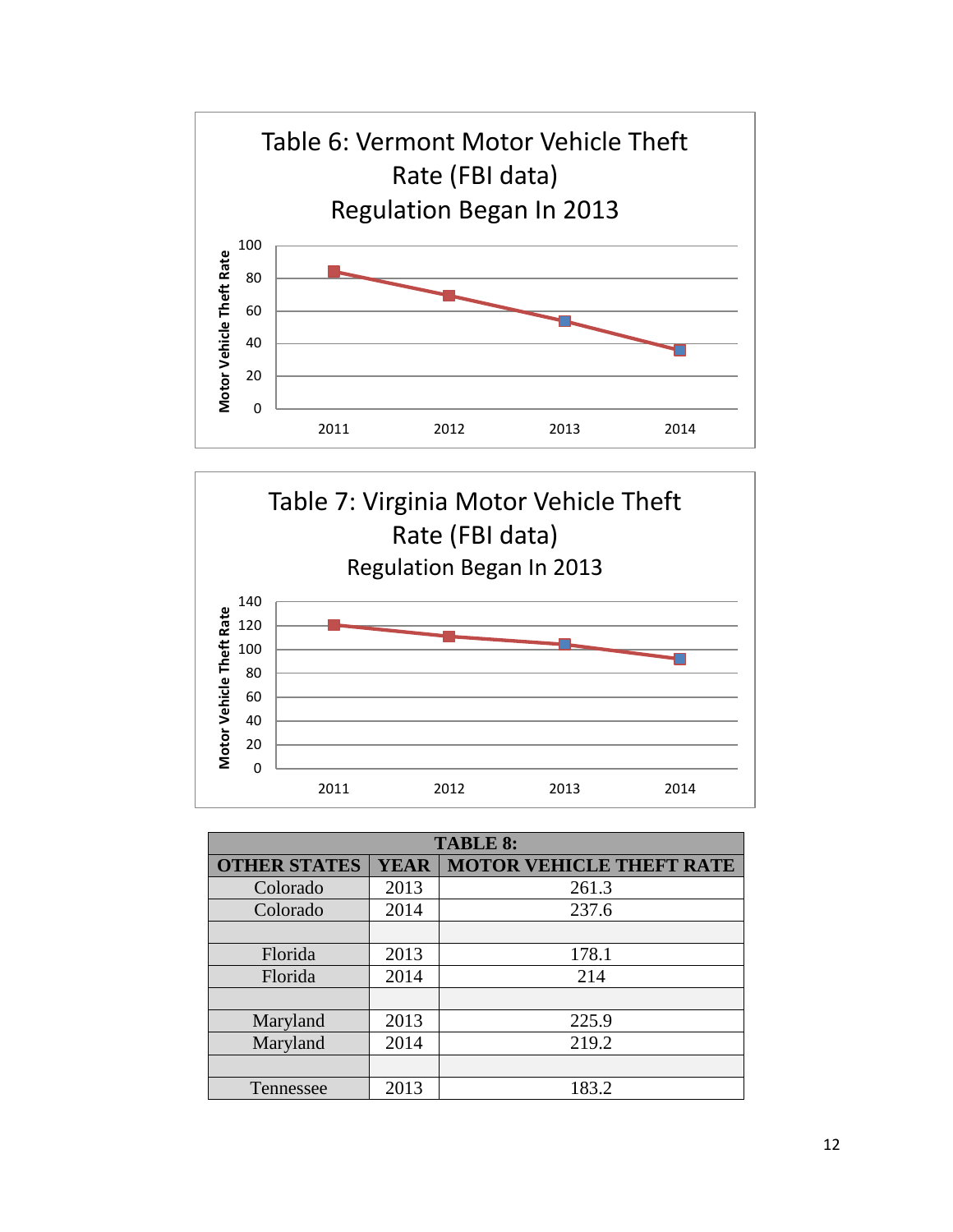| _<br>. .<br>-- |  |  |
|----------------|--|--|
|----------------|--|--|

As noted earlier, there are a dozen states which have regulated ALPRs. Of these, one (Minnesota) did so in 2014 and the other, North Carolina, joined the ranks of those with such surveillance restrictions in 2015, after our data analysis. Those in our analysis have generally shown that regulating ALPRs rarely, if ever, leads to an increase in auto thefts.

# **City Case Study: "Grand Theft Auto L.A." Additional Analysis by Abigail Bowen**

The use of automated license plate readers has been controversial across the nation, with many states ultimately choosing to regulate their utilization. Previous data analysis failed to reveal what variables are statistically significant in their limitation. The purpose of this paper is to analyze the effects of some of this regulation, rather than its cause.

The following is a case study regarding the impact of California's decision to regulate law enforcement's usage of license plate readers. The focus of this case study will be LA County.

In 2008, Los Angeles County Sheriff Lee Baca began a pilot program in his department. The program was known as Advanced Surveillance and Protection, abbreviated as ASAP. The ASAP program focused on the utilization of new law enforcement technology, including automated license plate readers. Lieutenant Scott Edson of the Los Angeles County Sheriff's department wrote an article discussing the ASAP program and how they would utilize automated license plate readers. Lt. Edson (2016) revealed that the Sheriff's department had 17 mobile ALPR units and 10 mounted units, and was in the process of procuring 13 more mobile units (2008).

Three years later, the state of California passed regulation on the utilization of automated license plate readers in the state. California vehicle code 2413 "Provides that the California Highway Patrol (CHP) may retain data from a license plate reader for no more than 60 days, unless the data is being used as evidence in felony cases. Prohibits selling or making available ALPR data to non-law enforcement officers or agencies. Requires CHP to report to the legislature how ALPR data is being used" (NCSL 2016). The purpose of this case study is to analyze the effect had by the aforementioned statute on the Los Angeles County grand theft auto rates and its arrest rate for grand theft auto.

The data used was found through the Los Angeles County Sheriff's Department Crime and Arrest Statics Summaries for 2005 through 2013 (Los Angeles County 2015). The change in incidence of grand theft auto, the change in arrests for grand theft auto and the change in percentage of arrests from incidents of grand theft auto in LA were all analyzed over the given time span.

The following figures display the trends over time.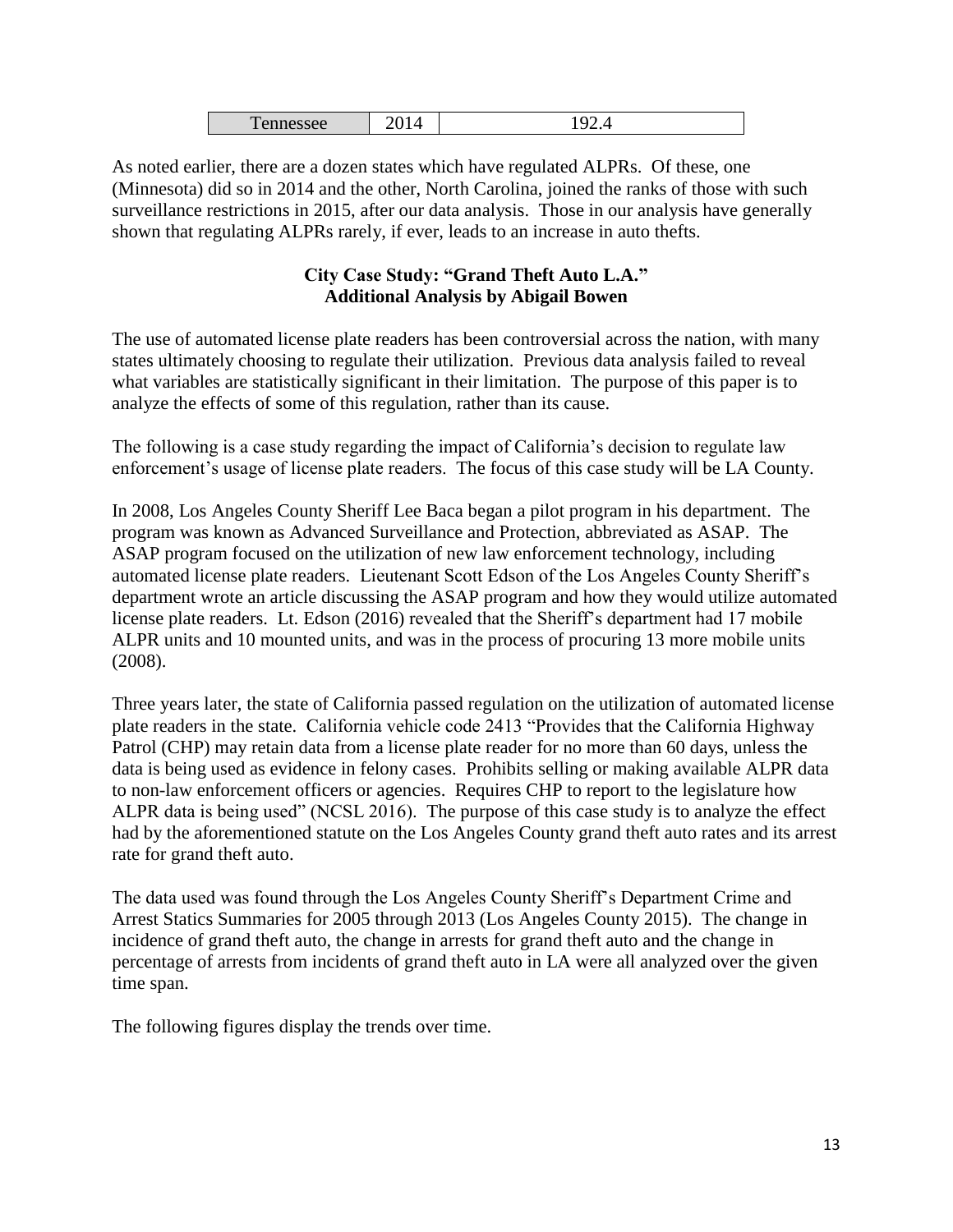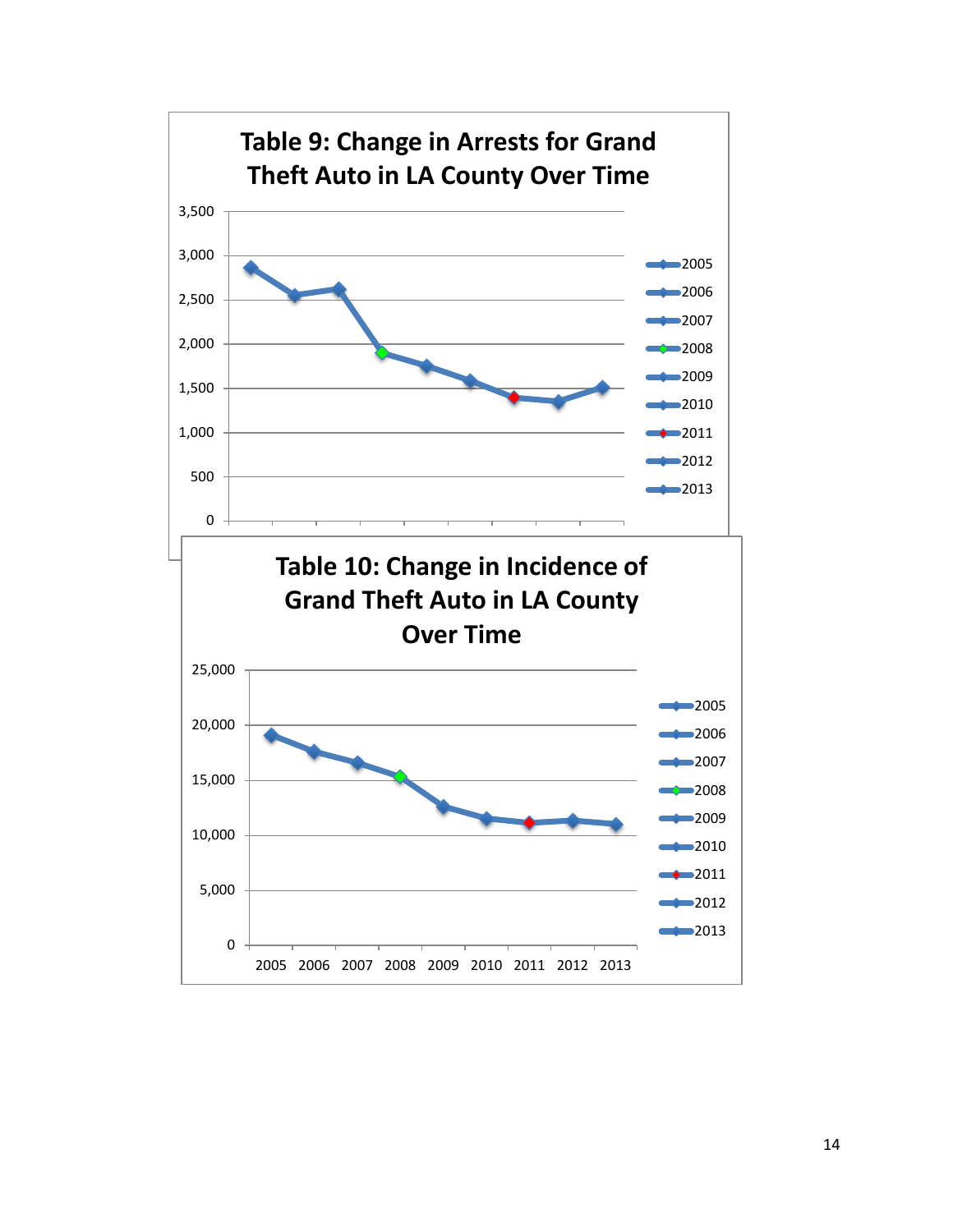The incidence of grand theft auto and the number of arrests for grand theft auto have each decreased over time in Los Angeles County. From 2008, the year that the ASAP program launched, to 2009 the number of grand theft auto incidents decreased from 15,331 to 12,637, a difference of 2,694 incidents. Meanwhile, from 2008-2009, the number of arrests went from 1,900 to 1,756, a difference of only 144. While the incidence of grand theft auto decreased markedly, the number of arrests for the crime hardly shifted. The percentage of arrests out of all reported incidence of grand theft auto in LA County grew from 12.39% to 13.90%, an increase of over an entire percentage point. These numbers could suggest the efficacy of automated



license plate readers in leading to arrests for grand theft auto.

From 2011, when the California state regulation was passed, to 2012, the percentage of arrests out of the incidence of grand theft auto decreased from 12.53% to 11.91%. The difference of 0.62% may not be large, and could be attributed to outside influences, but it could also suggest that the regulation of automated license plate readers impacted the ability of the LA County Sherriff's Department to arrest criminals for grand theft

auto in their jurisdiction.

#### **Conclusion**

#### **Pressure On The Economically Free States**

As noted earlier, we were unable to find a connection between economic freedom in states and the regulation of ALPRs. There are 20 states that are economically free (in the top two quintiles of economic freedom), but only six have chosen to put limits on such data collection efforts. To these, we can add North Carolina, which also limited ALPR data storage in the year following our data collection efforts.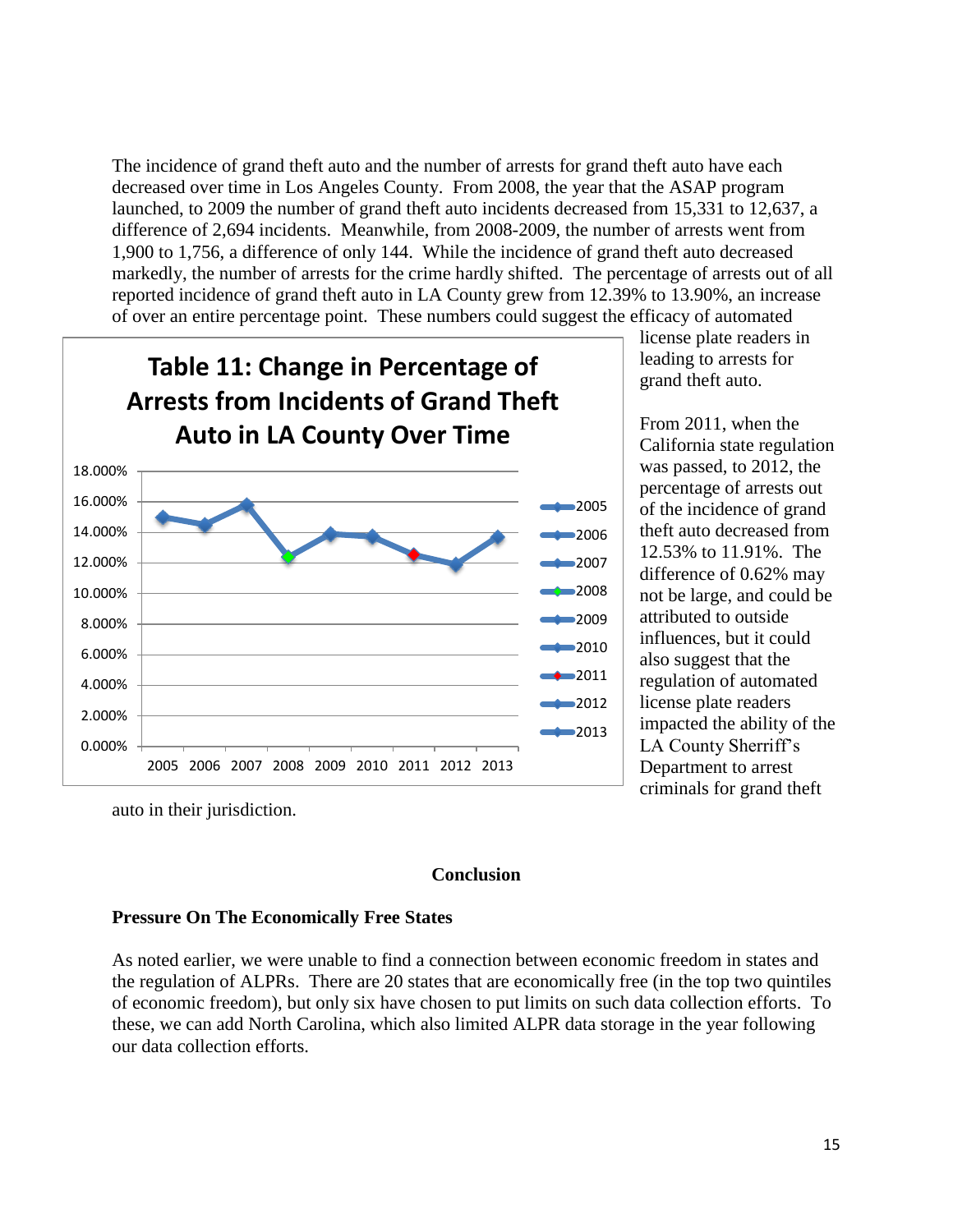That leaves us with a number of economically free states that have not opted for such restrictions. In eight cases (Alaska, Arizona, Delaware, Indiana, Nebraska, North Dakota, Oklahoma, and South Dakota) these states have not introduced laws to try and limit ALPR data collection. Five others (Georgia, Louisiana, Massachusetts, Missouri and Texas) have at least introduced such legislation on ALPR restrictions, but have not been successful in passing these bills.

Many of these states that are economically free pride themselves on being free market friendly, and claim to support businesses in the excesses of the state. Yet when it comes to such an opportunity to limit police actions within the state, such principles are dispensed with. It may be the case that the governing authorities and legislators are too afraid of crime to want any restrictions on law enforcement. Of course, such thinking runs afoul of Benjamin Franklin's quote that "those who trade liberty for security deserve neither."

Yet this research has shown that liberty and security need not be mutually exclusive goals. In this case, we have found that restricting large amounts of data collection by ALPRs has not increased the crime rate. In fact, these states either see declines in stolen car rates or only shortlived increases, followed by declines in vehicle theft. Dr. Franklin may be pleased to learn that in this case, Americans can enjoy liberty and security.

# **Accepting ALPR Regulation**

While locales have bragged about virtually eliminating car theft thanks to ALPRs, it doesn't mean that criminals won't eventually adapt their techniques. Domash (2009) found that car thieves are reverting back to their practices of yesteryear: stripping cars for parts, something documented in a 1933 *Time Magazine* article about the practices and preferences of Chicago gangs. They discovered that not only are the parts more valuable than the sum of the car, but there was a more readily accessible market that car manufacturers and even cops would use to profit from the system (*Time*, 1933). Nearly 100 Cook County cars in a short period of time would find themselves "stripped" in those days. And whether a car is raided for parts, or if that market for parts involves license plates, we may find limits to metadata, and a frustrated police with a database made up entirely of innocents.

There's some growing acceptance that some sort of regulation is needed, even from law enforcement. "The International Association of Chiefs of Police (IACP) says the data is safe if agencies have strict rules for access to, use of, and purging of the data," write Healey, Toppo, and Meier (2013). "The scanner provides a list only by license number, with a photo of the plate. To link that with the car owner's name, address, and other personal data requires inquiry by an authorized person to the motor vehicle records center says David Roberts of the IACP technology center (Healey, Toppo, and Meier 2013)."

In fact, Cole and Dempsey (2002) point out that government can actually fight terrorism more effectively by following the laws that limit their powers and respect the constitutional rights of individuals, a finding Pyle (2003) supports.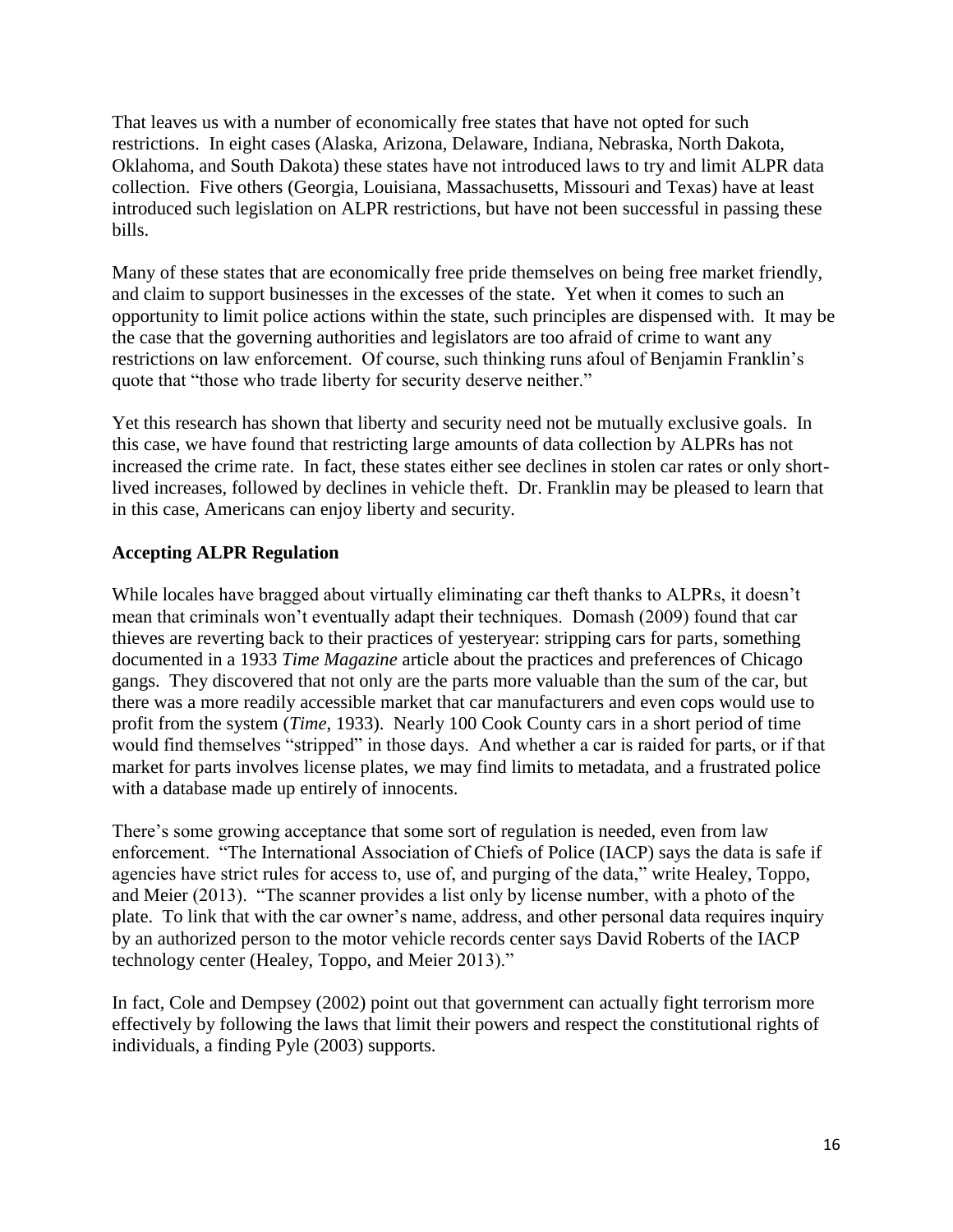Such lessons learned from this analysis are not limited to tracking license plates. The next battle may well involve a similar surveillance technology known as "Stingray." This device can impersonate a cell phone tower in order to gain access to the handheld communication device, without the owner's knowledge. Made by Harris Corporation, this technology's use hasn't been revealed to the public (Li 2014).

As the "Enemy of State" movie demonstrated, such surveillance technology is only expanding; attempts to restrict its bulk data gathering are still in their relative infancy. There is concern that without such tools available to law enforcement, criminals will take over. But our analysis of motor vehicle thefts, one category of crime that ALPRs purported help stop, show no signs of this theft rate increasing for more than a short-term blip. If anything, states putting limits on the collection and storage of data generated by ALPRs see their stolen car rate decline. With this evidence in hand, there's no excuse for the states that claim to provide economic freedom to abstain from passing legislation that provides some rules and time limits on the storage of data on non-criminals and/or non-suspects.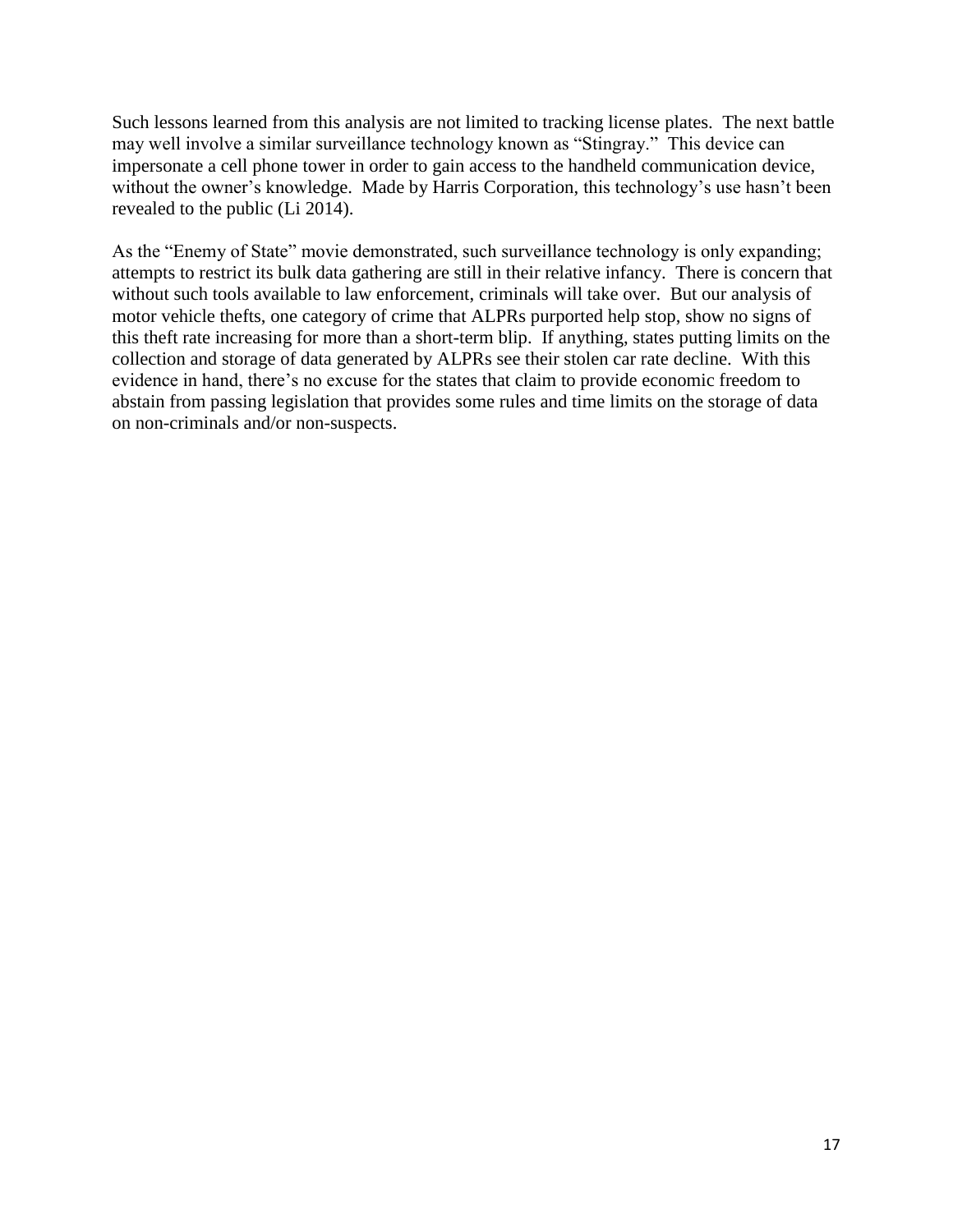## **Works Cited Page**

Aegerter, Gil. 2013. "License Plate Data Not Just For Cops: Firms Track Your Car." *NBC News*. July 19.<http://www.cnbc.com/id/100899311> (accessed June 25, 2015).

Angwin, Julia and Jennifer Valentino-DeVries. 2012. "New Tracking Frontier: Your License Plates." *The Wall Street Journal*. September 29. <http://www.wsj.com/articles/SB10000872396390443995604578004723603576296>

Barrett, Devlin. 2015a. "U.S. Spies on Millions of Drivers." *The Wall Street Journal*. January 26. <http://www.wsj.com/articles/u-s-spies-on-millions-of-cars-1422314779> (accessed June 25, 2015).

Barrett, Devlin. 2015b. "Federal Agency Weighed Spying on Cars at Gun Shows." *The Wall Street Journal*. January 28 (accessed March 9, 2016).

Bilson, John F. O. 1982. "Civil Liberty – An Econometric Investigation." *Kyklos*. Vol. 35, 1: 94- 114.

Bowen, Abigail et.al. 2015. "Automatic License Plate Readers: Maintaining Civil Privacy While Ensuring Public Safety." Paper presented at the annual meeting of the Georgia Political Science Association, Savannah, GA, November.

Cole, David and James X. Dempsey. 2002. *Terrorism and the Constitution: Sacrificing Civil Liberties in the Name of National Security*. New York: New Press.

Dawson, John W. 1998. "Institutions, Investment and Growth: New Cross-Country and Panel Data Evidence." *Economic Inquiry*. Vol. XXXVI (October): 603-619.

Domash, Shelly Feuer. 2009. "As Car Thefts Decrease, Parts Thefts Rise." *New York Times*. Vol. 158, Issue 54566 (January 25): 6.

Edson, Scott. 2016. "Los Angeles County Sheriff's Department ASAP Program." *The Police Chief*, May.

[http://www.policechiefmagazine.org/magazine/index.cfm?fuseaction=display\\_arch&article\\_id=1](http://www.policechiefmagazine.org/magazine/index.cfm?fuseaction=display_arch&article_id=1445&issue_id=32008) [445&issue\\_id=32008](http://www.policechiefmagazine.org/magazine/index.cfm?fuseaction=display_arch&article_id=1445&issue_id=32008) (accessed May 24, 2016).

Edwards-Levy, Ariel. 2015. "Americans Want The Next President To Rein In Government Surveillance." Huffington Post. June 5. [http://www.huffingtonpost.com/2015/06/05/government](http://www.huffingtonpost.com/2015/06/05/government-surveillance-poll_n_7522184.html)[surveillance-poll\\_n\\_7522184.html](http://www.huffingtonpost.com/2015/06/05/government-surveillance-poll_n_7522184.html) (accessed June 25, 2015).

Friedman, Milton. 1962. *Capitalism and Freedom*. Chicago, IL: University of Chicago Press.

Greenberg, Pam. 2015. "Automated License Plate Readers/State Statutes Regulating Their Use." NCSL. February 2. [http://www.ncsl.org/research/telecommunications-and-information-](http://www.ncsl.org/research/telecommunications-and-information-technology/state-statutes-regulating-the-use-of-automated-license-plade-readers-alpr-or-alpr-data.aspx)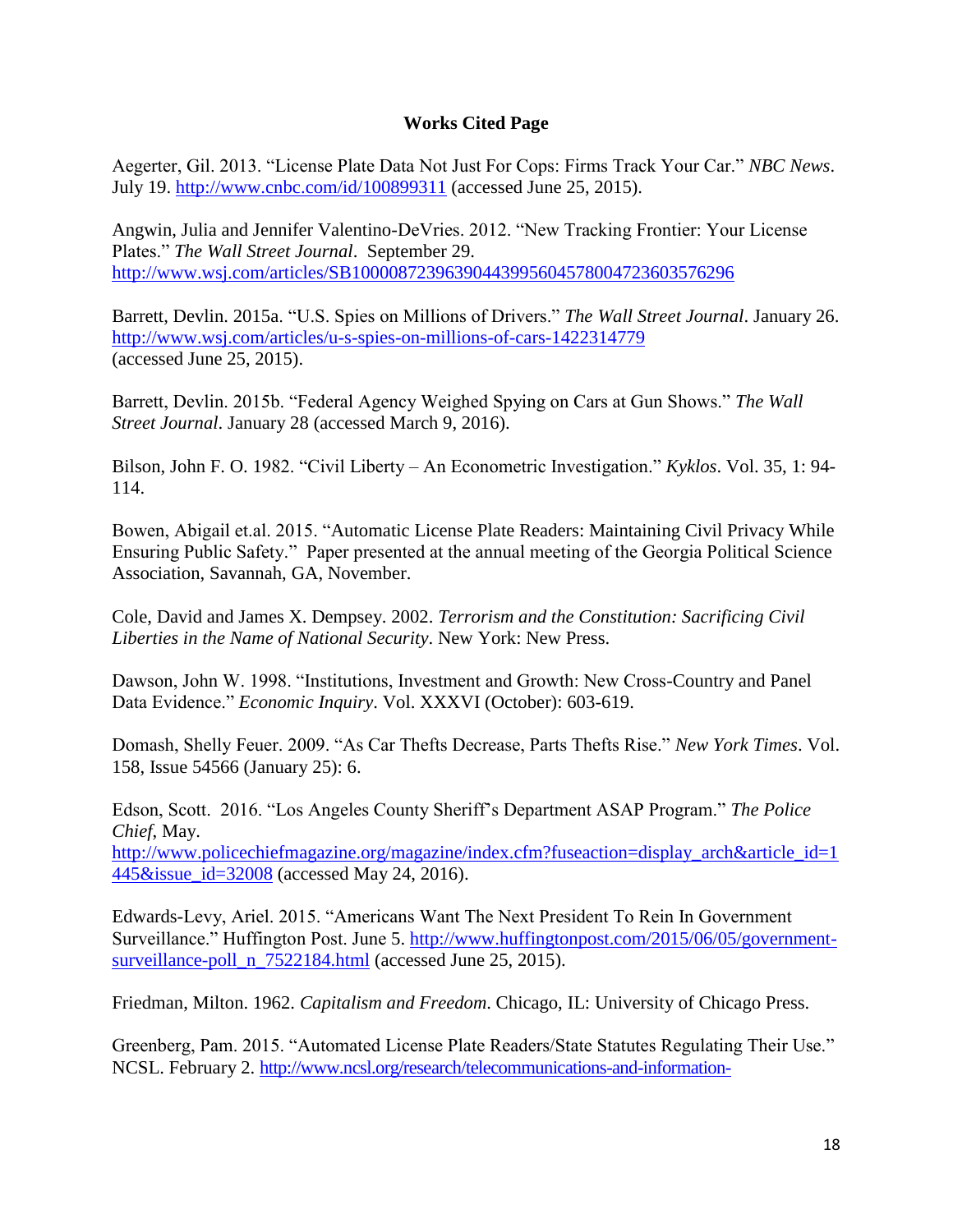[technology/state-statutes-regulating-the-use-of-automated-license-plade-readers-alpr-or-alpr-data.aspx](http://www.ncsl.org/research/telecommunications-and-information-technology/state-statutes-regulating-the-use-of-automated-license-plade-readers-alpr-or-alpr-data.aspx) (accessed June 24, 2015).

Hardin, Russell. 2004. "Civil Liberties in the Era of Mass Terrorism." *The Journal of Ethics*, Vol. 8 (1): 77-95.

Hayek, Friedrich A. 1944. *The Road To Serfdom*. Chicago, IL: University of Chicago Press.

Healey, James R., Greg Toppo, and Fred Meier. 2013. "Police Tracking You With License Plate Scans." *USA Today*. July 18 (accessed March 9, 2016).

IMDB. 2015. "Enemy of the State." Internet Movie Database. <http://www.imdb.com/title/tt0120660/> (accessed June 25, 2015).

*Information Magazine*. 2012. "D.C. Police Criticized For Storing License Plate Data." *Information Magazine*. March/April Issue (accessed March 9, 2016).

Kavanaugh, Kerry. 2011. "Gwinnett Police Have Success With License Plate Readers." *WSB-TV*. December 26 [http://www.wsbtv.com/news/news/local/gwinnett-police-have-success-license](http://www.wsbtv.com/news/news/local/gwinnett-police-have-success-license-plate-readers/nF9PG/)[plate-readers/nF9PG/](http://www.wsbtv.com/news/news/local/gwinnett-police-have-success-license-plate-readers/nF9PG/) (accessed June 25, 2015).

Klein, Allison and Josh White. 2011. "License Plate Readers: A Useful Tool for Police Comes With Privacy Concerns." *Washington Post*. November 19. [http://www.washingtonpost.com/local/license-plate-readers-a-useful-tool-for-police-comes-with](http://www.washingtonpost.com/local/license-plate-readers-a-useful-tool-for-police-comes-with-privacy-concerns/2011/11/18/gIQAuEApcN_story.html)[privacy-concerns/2011/11/18/gIQAuEApcN\\_story.html](http://www.washingtonpost.com/local/license-plate-readers-a-useful-tool-for-police-comes-with-privacy-concerns/2011/11/18/gIQAuEApcN_story.html) (accessed June 25, 2015).

Knell, Noelle. 2015. "Does Your State Restrict the Use of License Plate Readers?" GovTech.com. June 12. [http://www.govtech.com/state/Does-Your-State-Restrict-the-Use-of-](http://www.govtech.com/state/Does-Your-State-Restrict-the-Use-of-License-Plate-Readers-Map.html)[License-Plate-Readers-Map.html](http://www.govtech.com/state/Does-Your-State-Restrict-the-Use-of-License-Plate-Readers-Map.html) (accessed June 23, 2015).

Koper, Christopher S., Bruce G. Taylor and Daniel J. Woods. 2013. "A Randomized test of Initial and Residual Deterrence from Directed Patrols and Use of License Plate Readers at Crime Hot Spots." *Journal of Experimental Criminology*. Vol. 9, No. 2 (June): pp. 213-244 <http://link.springer.com/article/10.1007/s11292-012-9170-z> (accessed June 25, 2015).

Li, Victor. 2014. "Law Enforcement's Latest Highway Tech Speeds Up Info-Gathering, But Critics Say It Violates Privacy." ABA Journal Vol. 100 (10): 1 (accessed March 9, 2016).

Los Angeles County Sheriff's Department. 2015. "Crime and Arrest Statistics." LASD News. <http://shq.lasdnews.net/CrimeStats/yir9600/index.html>(accessed May 24, 2016).

Lum, Cynthia, Linda Merola, Julie Willis, and Breanne Cave. 2010. "License Plate Recognition Technology (LPR): Impact Evaluation and Community Assessment." George Mason University CEBCP, Department of Criminology, Law and Society. [http://cebcp.org/wp-content/evidence](http://cebcp.org/wp-content/evidence-based-policing/LPR_FINAL.pdf)[based-policing/LPR\\_FINAL.pdf](http://cebcp.org/wp-content/evidence-based-policing/LPR_FINAL.pdf) (accessed May 24, 2016).